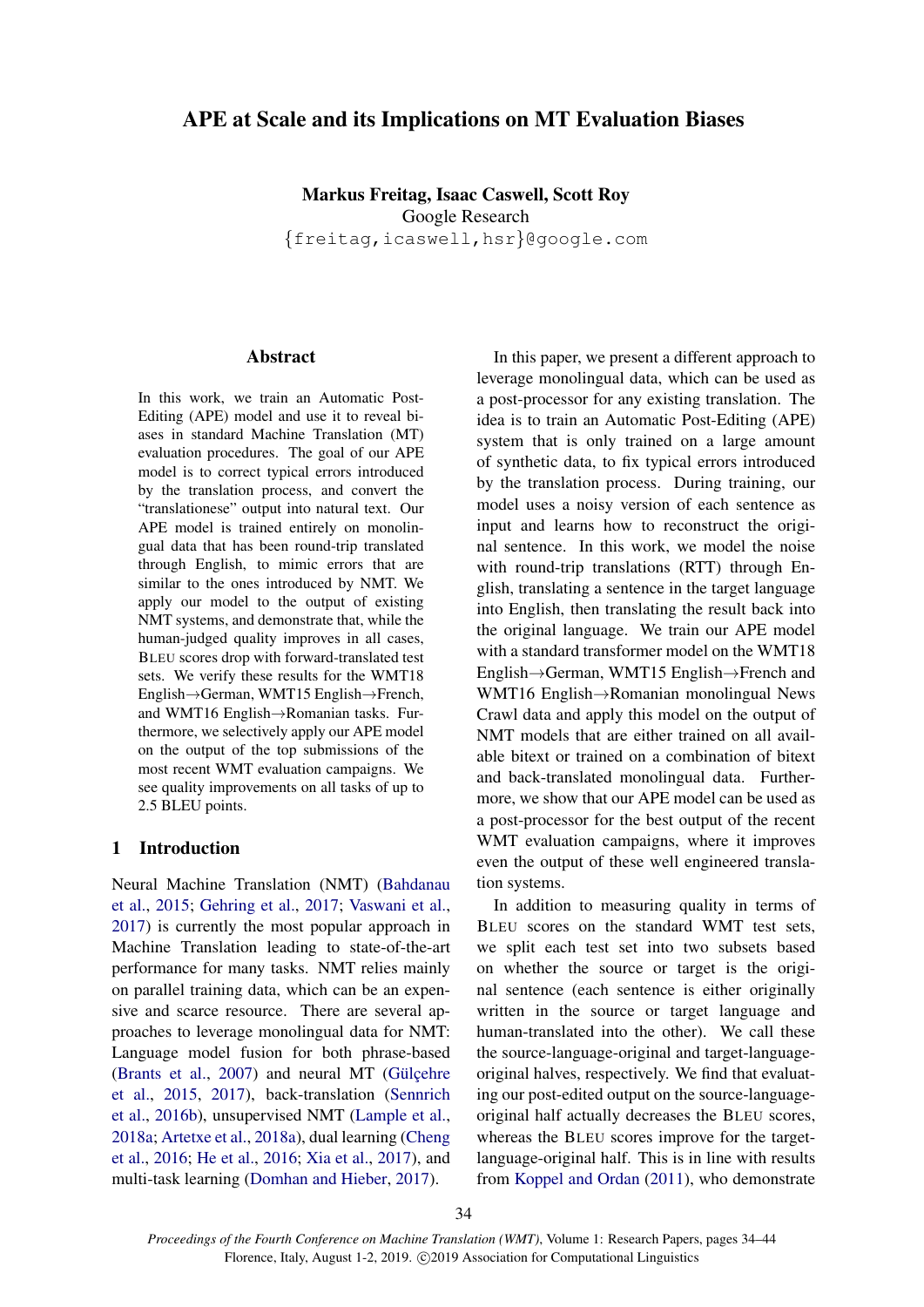that the mere fact of being translated plays a crucial role in the makeup of a translated text, making the actual (human) translation a less natural example of the target language. We hypothesize that, given these findings, the consistent decreases in BLEU scores on test sets whose source side are natural text does not mean that the actual output is of lower quality. To verify this hypothesis, we run human evaluations for different outputs with and without APE. The human ratings demonstrate that the output of the APE model is both consistently more accurate and consistently more fluent, regardless of whether the source or the target language is the original language, contradicting the corresponding BLEU scores.

To summarize the contributions of the paper:

- We introduce an APE model trained only on synthetic data generated with RTT for fixing typical translation errors from NMT output and investigate its scalability. To the best of our knowledge, this paper is the first to study the effect of an APE system trained at scale and only on synthetic data.
- We improve the BLEU of top submissions of the recent WMT evaluation campaigns.
- We show that the BLEU scores of the APE output only correlate well with human ratings when they are calculated with target-original references.
- We propose separately reporting scores on test sets whose source sentences are translated and whose target sentences are translated, and call for higher-quality test sets.

## <span id="page-1-2"></span>2 APE with RTT

## 2.1 Definition and Training

We formalize our APE model as a translation model from synthetic "translationese" [\(Geller](#page-9-5)[stam,](#page-9-5) [1986\)](#page-9-5) text in one language to natural text in the same language. For a language pair  $(X, Y)$ and a monolingual corpus  $M_Y$  in language Y, the training procedure is as follows:

- 1. Train two translation models on bitext for  $X \rightarrow Y$  and  $Y \rightarrow X$
- 2. Use these models to generate round-trip translations for every target-language sentence y in  $M_Y$ , resulting in the synthetic dataset RTT $(M_Y)$ .

3. Train a translation model on pairs of  $(RTT(y), y)$ , that translates from the roundtripped version of a sentence to its original form.

This procedure is illustrated in Figure [1.](#page-1-0)

<span id="page-1-0"></span>

Figure 1: Training procedure of our APE model with RTT in language  $Y$ .

## 2.2 Application

Given a trained translation model and a trained APE model, the procedure is simply to a) translate any source text from language  $X$  to language Y with the translation model, and b) post-edit the output of the translation by passing it through the APE model. In this sense, the APE model may also be viewed as a paraphrasing model to produce "naturalized" text. This procedure is illustrated in Figure [2.](#page-1-1)

<span id="page-1-1"></span>

Figure 2: Automatic Post-Editing (APE) as postprocessor of NMT.

## 3 Experimental Setup

### 3.1 Architecture

For the translation models, we use the transformer implementation in *lingvo* [\(Shen et al.,](#page-10-3) [2019\)](#page-10-3), using the transformer-base model size for Romanian→English and transformer-big model size [\(Vaswani et al.,](#page-10-0) [2017\)](#page-10-0) for German→English and French→English. The reverse models, English→Romanian, English→German and English→French, are all transformer-big. All use a vocabulary of 32k subword units, and exponentially moving averaging of checkpoints (EMA decay) with the weight decrease parameter set to  $\alpha = 0.999$  [\(Buduma and Locascio,](#page-8-6) [2017\)](#page-8-6).

The APE models are also transformer models with 32k subword units and EMA decay trained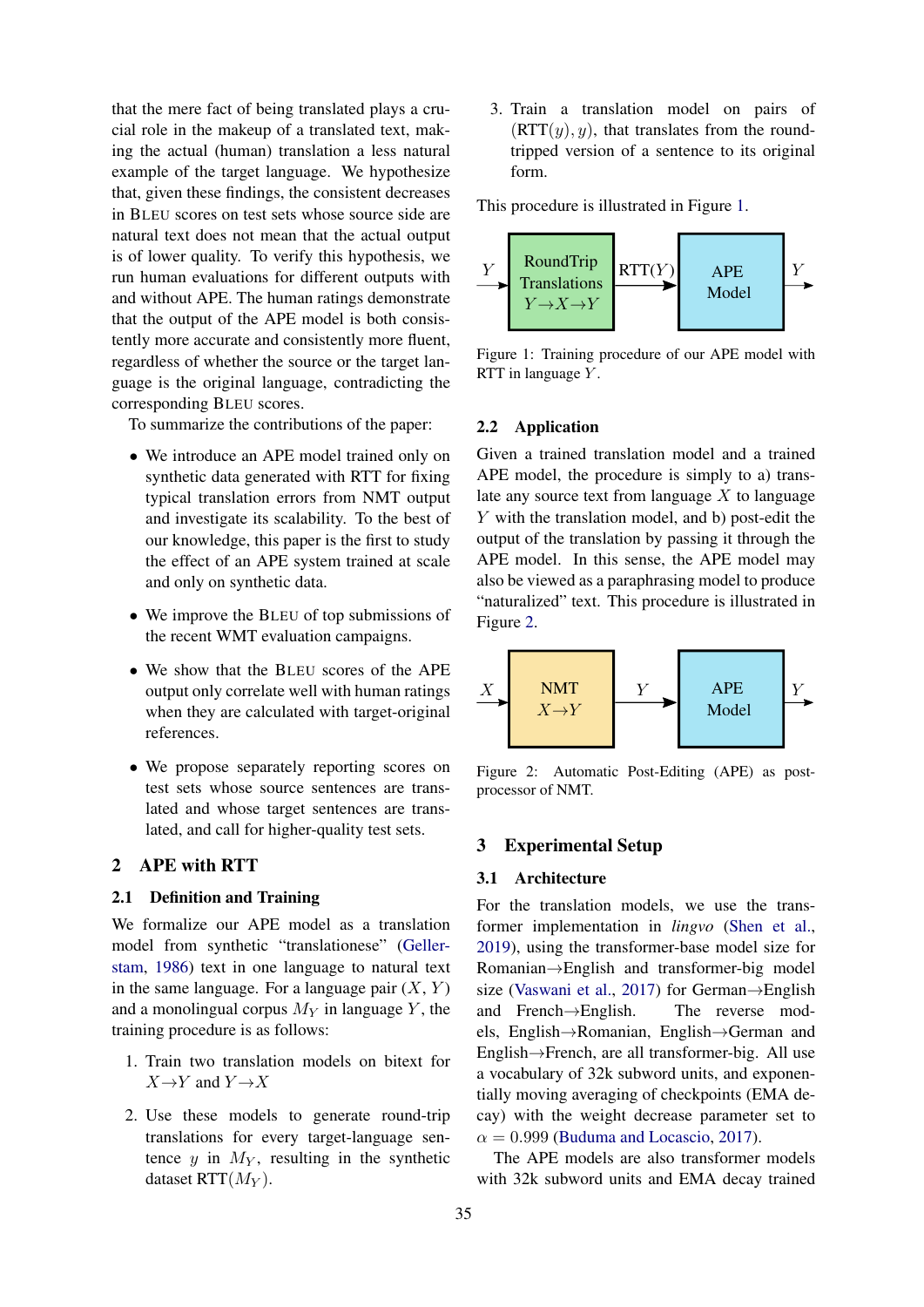with lingvo. For the German and the French APE models, we use the transformer-big size, whereas for the Romanian APE model, we use the smaller transformer-base setup as we have less monolingual data.

## <span id="page-2-1"></span>3.2 Evaluation

We report BLEU [\(Papineni et al.,](#page-9-6) [2002\)](#page-9-6) and human evaluations. All BLEU scores are calculated with sacreBLEU [\(Post,](#page-10-4)  $2018$  $2018$  $2018$ )<sup>1</sup>.

Since 2014, the organizers of the WMT evaluation campaign [\(Bojar et al.,](#page-8-7) [2017\)](#page-8-7) have created test sets with the following method: first, they crawled monolingual data in both English and the target language from news stories from online sources. Thereafter they took about 1500 English sentences and translated them into the target language, and an additional 1500 sentences from the target language and translated them into English. This results in test sets of about 3000 sentences for each English-X language pair. The sgm files of each WMT test set include the original language for each sentence.

Therefore, in addition to reporting overall BLEU scores on the different test sets, we also report results on the two subsets (based on the original language) of each newstest20XX, which we call the {German,French,Romanian}-original and English-original halves of the test set. This is motivated by [Koppel and Ordan](#page-9-4) [\(2011\)](#page-9-4), who demonstrated that they can train a simple classifier to distinguish human-translated text from natural text with high accuracy. These text categorization experiments suggest that both the source language and the mere fact of being translated play a crucial role in the makeup of a translated text. One of the major goals of our APE model is to rephrase the NMT output in a more natural way, aiming to remove undesirable translation artifacts that have been introduced.

To collect human rankings, we present each output to crowd-workers, who were asked to score each sentence on a 5-point scale for:

• fluency: How do you judge the overall naturalness of the utterance in terms of its grammatical correctness and fluency?

Further, we included the source sentence and asked the raters to evaluate each sentence on a 2 point scale (binary decision) for:

• accuracy: Does the statement factually contradict anything in the reference information?

Each task was given to three different raters. Consequently, each output has a separate score for each question that is the average of 3 different ratings.

## 3.3 Data

For the round-trip experiments we use the monolingual News Crawl data from the WMT evaluation campaign. We remove duplicates and apply a max-length filter on the source sentences and the round-trip translations, filtering to the minimum of 500 characters or 70 tokens. For German, we concatenate all News Crawl data from 2007 to 2017, comprising 216.5M sentences after filtering and removing duplicates. For Romanian, we use News Crawl '16, comprising 2.2M sentences after filtering and deduplication. For French, we concatenate News Crawl data from 2007 to 2014, comprising 34M sentences after filtering.

Our translation models are trained on WMT18 (∼5M sentences for German after filtering), WMT16 (∼0.5M sentences for Romanian after filtering) and WMT15 (∼41M sentences for French) bitext. For Romanian and German we filter sentence pairs that have empty source or target, that have source or target longer than 250 tokens, or the ratio of whose length is greater than 2.0. For English→German and English→French, we also build a system based on noised back-translation, as in [Edunov et al.](#page-8-8) [\(2018\)](#page-8-8). We use the same monolingual sentences that we used for the APE model to generate the noisy back-translation data.

## 4 Experiments

### 4.1 English→German

The results of our English→German experiments are shown in Table [1.](#page-3-0) We trained the APE model on RTT produced by English→German and German→English NMT models that are only trained on bitext. Applying the APE model on the output of our NMT model also trained on only bitext improves the BLEU scores by up to 1.5 BLEU points for newstest2014 and 0.7 BLEU points for newstest2017. Nevertheless, the score drops by 1.4 points on newstest2016. To investigate the differing impact on the test sets, we split each test set by its original language (Table [2\)](#page-3-1). The APE model consistently increases the BLEU on the Germanoriginal half of the test set, but decreases the BLEU

<span id="page-2-0"></span><sup>1</sup> sacreBLEU signatures: BLEU+case.mixed+lang.en-LANG+numrefs.1+smooth.exp+SET+tok.intl+version.1.2.20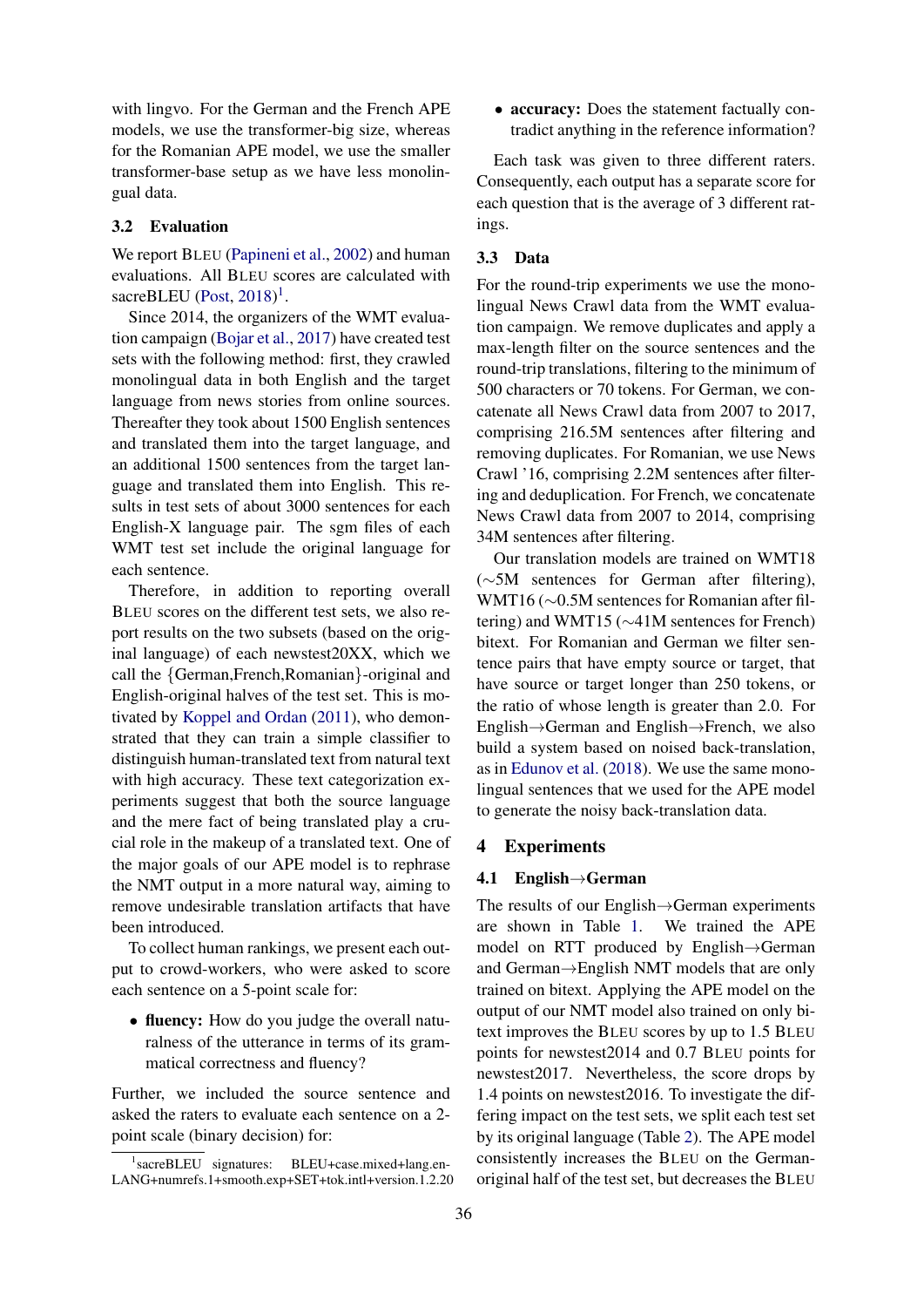<span id="page-3-0"></span>

|                          | newstest2014 |      | newstest $2015$ newstest $2016$ newstest $2017$ |      | average |
|--------------------------|--------------|------|-------------------------------------------------|------|---------|
| Vaswani et al. (2017)    | 28.4         |      |                                                 |      |         |
| Shaw et al. (2018)       | 29.2         |      |                                                 |      |         |
| our bitext               | 29.2         | 31.4 | 35.0                                            | 29.4 | 31.2    |
| + RTT APE                | 30.7         | 31.2 | 33.6                                            | 30.1 | 31.4    |
| $+ RTT$ APE de-orig only | 31.7         | 32.9 | 37.2                                            | 31.9 | 33.4    |
| our NBT                  | 33.5         | 34.4 | 38.3                                            | 32.5 | 34.7    |
| + RTT APE                | 32.5         | 32.7 | 35.2                                            | 31.3 | 32.9    |
| $+ RTT$ APE de-orig only | 34.0         | 34.5 | 38.7                                            | 33.2 | 35.1    |

Table 1: BLEU scores for WMT18 English→German. We apply the same APE model (trained on RTT with bitext models) for both an NMT system based on pure bitext and an NMT system that uses noised back-translation (NBT) in addition to bitext.

<span id="page-3-1"></span>

|             |      | newstest2014         |      | newstest2015         |      | newstest2016                          |      | newstest2017 |      | average              |
|-------------|------|----------------------|------|----------------------|------|---------------------------------------|------|--------------|------|----------------------|
|             |      | $orig-de   orig-en $ |      | $orig-de   orig-en $ |      | orig-de   orig-en   orig-de   orig-en |      |              |      | $orig-de   orig-en $ |
| our bitext  | 28.4 | 29.4                 | 26.5 | 33.3                 | 29.9 | 38.2                                  | 25.9 | 31.6         | 27.7 | 33.1                 |
| $+ RTT APE$ | 34.1 | 27.6                 | 31.3 | 30.9                 | 35.7 | 32.2                                  | 32.1 | 28.5         | 33.3 | 29.8                 |
| our NBT     | 35.6 | 31.3                 | 32.6 | 34.7                 | 37.6 | 38.7                                  | 31.7 | 32.6         | 34.4 | 34.3                 |
| $+$ RTT APE | 36.9 | 28.8                 | 33.5 | 32.0                 | 38.5 | 32.9                                  | 33.8 | 29.2         | 35.7 | 30.7                 |

Table 2: BLEU scores for WMT18 English→German. Test sets are divided by their original source language (either German or English).

<span id="page-3-2"></span>

|                 | newstest2016 |                     |         | newstest2017 |         |         |          |         |
|-----------------|--------------|---------------------|---------|--------------|---------|---------|----------|---------|
|                 |              | fluency<br>accuracy |         |              | fluency |         | accuracy |         |
|                 | orig-de      | orig-en             | orig-de | orig-en      | orig-de | orig-en | orig-de  | orig-en |
| baseline bitext | 4.65         | 4.49                | 95.6%   | 94.4%        | 4.74    | 4.52    | 97.2%    | 94.6%   |
| + RTT APE       | 4.77         | 4.59                | 98.4%   | 95.0%        | 4.84    | 4.58    | 98.0%    | 94.8%   |
| our NBT         | 4.79         | 4.64                | 98.2%   | 95.8%        | 4.79    | 4.65    | 98.2%    | 95.4%   |
| $+ RTT$ APE     | 4.82         | 4.63                | 98.0%   | 96.2%        | 4.86    | 4.68    | 98.0%    | 96.4%   |
| reference       | 4.85         | 4.67                | 98.6%   | 98.6%        | 4.83    | 4.70    | 98.0%    | 99.2%   |

Table 3: English→German human evaluation results split by original language of the test set.

on the English-original half. Consequentially, we applied our APE model only on the sentences with original language in German (*+RTT APE de-orig only* in Table [1\)](#page-3-0) and see consistent improvements over all test sets with an average BLEU improvement of 2.2 points.

To verify that the drop in BLEU score is because of the unnatural reference translations, we run a human evaluation (see Section [3.2\)](#page-2-1) for both fluency/grammatical correctness and accuracy. Based on the human ratings (Table [3\)](#page-3-2), our APE model also improves on the English-original half of the test set (which is a more realistic use case).

Without re-training, we use the APE model that is trained on the bitext RTT and apply it to a stronger NMT system that also includes all the available monolingual data in the form of noised back-translation. We see a very similar pattern to the previous experiments. Regarding automatic scores, our APE model only improves on the German-original part of the test sets, with an average improvement of 1.3 BLEU points. The human evaluations show the same inconsistency with the automatic scores for the English-original half. As with the weaker baseline, humans rate the output of our APE model at least as fluent and accurate as the original output of the NMT model (Table [3\)](#page-3-2). Further, we also run a human evaluation on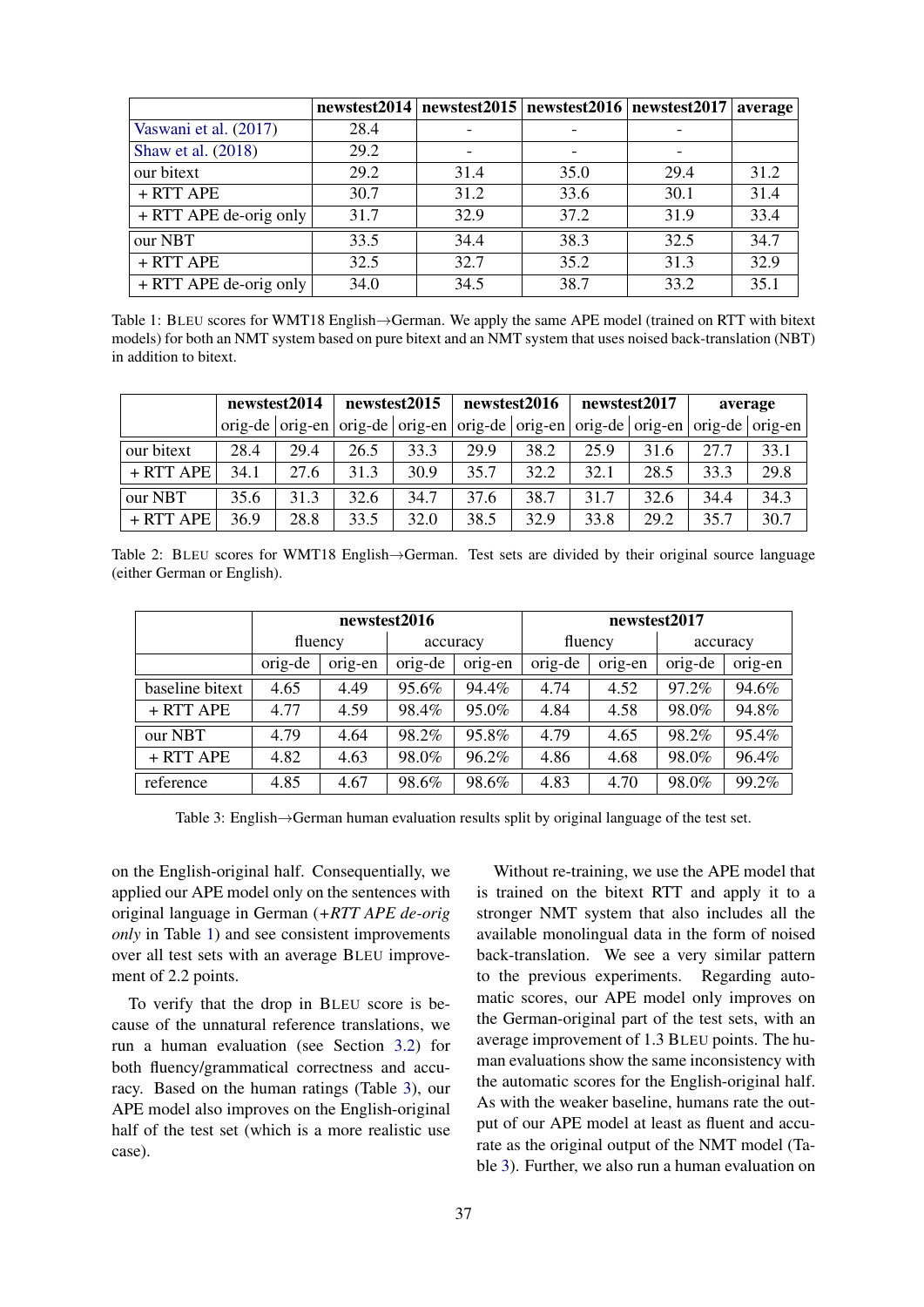the reference sentences and found that the scores for both fluency and accuracy are only minimally higher than for our APE NBT output.

Comparing only the BLEU scores from our bitext and NBT models in Table [2](#page-3-1) reveals that augmenting the parallel data with back-translated data also mostly improves the BLEU scores on the German-original half of the test set. This is in line with the results of our APE model and opens the question of how much of the original bitext data is natural on the target side.

As our APE model seems agnostic to the model which produced the RTT, we applied it to the best submissions of the recent WMT18 evaluation campaign, applying to German-original half of the test set only. Table [4](#page-4-0) shows the results for the 2 top submissions of Microsoft [\(Junczys-](#page-9-7)[Dowmunt,](#page-9-7) [2018\)](#page-9-7) and Cambridge [\(Stahlberg et al.,](#page-10-6) [2018\)](#page-10-6). Both systems improved by up to 0.8 points in BLEU.

<span id="page-4-0"></span>

|                      |      | Microsoft   Cambridge |
|----------------------|------|-----------------------|
| WMT18 submission     | 48.7 | 47 Z                  |
| $+$ APE only de-orig | 49.5 | 47 7                  |

Table 4: BLEU scores for WMT18 English→German newstest2018. We apply our APE model only on the German-original half of the test set. BLEU scores are calculated on the full newstest2018 set and the Englishoriginal half is just copied from the submission.

Finally, we train our APE model on different random subsets of the available 216.5M monolingual data (see Figure [3\)](#page-4-1). The average BLEU scores on newstest2014-newstest2017 show that we can achieve similar performance by using 24 million training examples only, and that large improvements are seen using as few as 4M training examples.

#### 4.2 English→Romanian

Experimental results for the WMT16 English→Romanian task are summarized in Table [5.](#page-4-2) By applying our APE model on top of a baseline that is only trained on bitext, we see improvements of 3.0 BLEU (dev) and 0.3 BLEU (test) over our baseline system when we automatically post edit only to the Romanian-original half of the test set. Similar to English→German, we apply our APE model on the top 2 submissions of the WMT16 evaluation campaign (Table [6\)](#page-4-3). Both the QT21 submission [\(Peter et al.,](#page-9-8) [2016\)](#page-9-8), which is a system combination of several NMT systems,

<span id="page-4-1"></span>

Figure 3: English→German - Average BLEU scores for newstest2014-newstest2017: Our APE model is trained on different subsets of the monolingual data.

and the ensemble of the University of Edinburgh [\(Sennrich et al.,](#page-10-7) [2016a\)](#page-10-7) improve, by 0.3 BLEU and 0.2 BLEU on test, respectively.

<span id="page-4-2"></span>

|                                      | dev | test          |
|--------------------------------------|-----|---------------|
| Sennrich et al. (2016a)              |     | 28.8          |
| our bitext                           |     | $27.0$   28.9 |
| $+$ RTT APE                          |     | $27.3$   29.0 |
| + RTT APE only ro-orig $ 30.0 29.2 $ |     |               |

Table 5: BLEU scores for our models on WMT16 English→Romanian.

<span id="page-4-3"></span>

|                        | OT21 | Edinburgh |
|------------------------|------|-----------|
| WMT16 submission       | 29.4 | 28.8      |
| + RTT APE only ro-orig | 29.7 | 29.0      |

Table 6: BLEU scores for WMT16 English→Romanian test set. Our APE model was applied on top of the best WMT16 submissions.

### 4.3 English→French

Experimental results for English→French are summarized in Table [7.](#page-5-0) We see the same tendency as we saw for German and Romanian. When applying our APE system on the output of the bitext baseline, we get a small improvement of 0.1 BLEU. By only post-editing the French-original half, we get an improvement of 1.0 BLEU points. The same effect can be seen on the English→French system that is trained with Noised BT. We yield quality improvements of 0.8 BLEU by applying our APE model on the Frenchoriginal half of the test set only.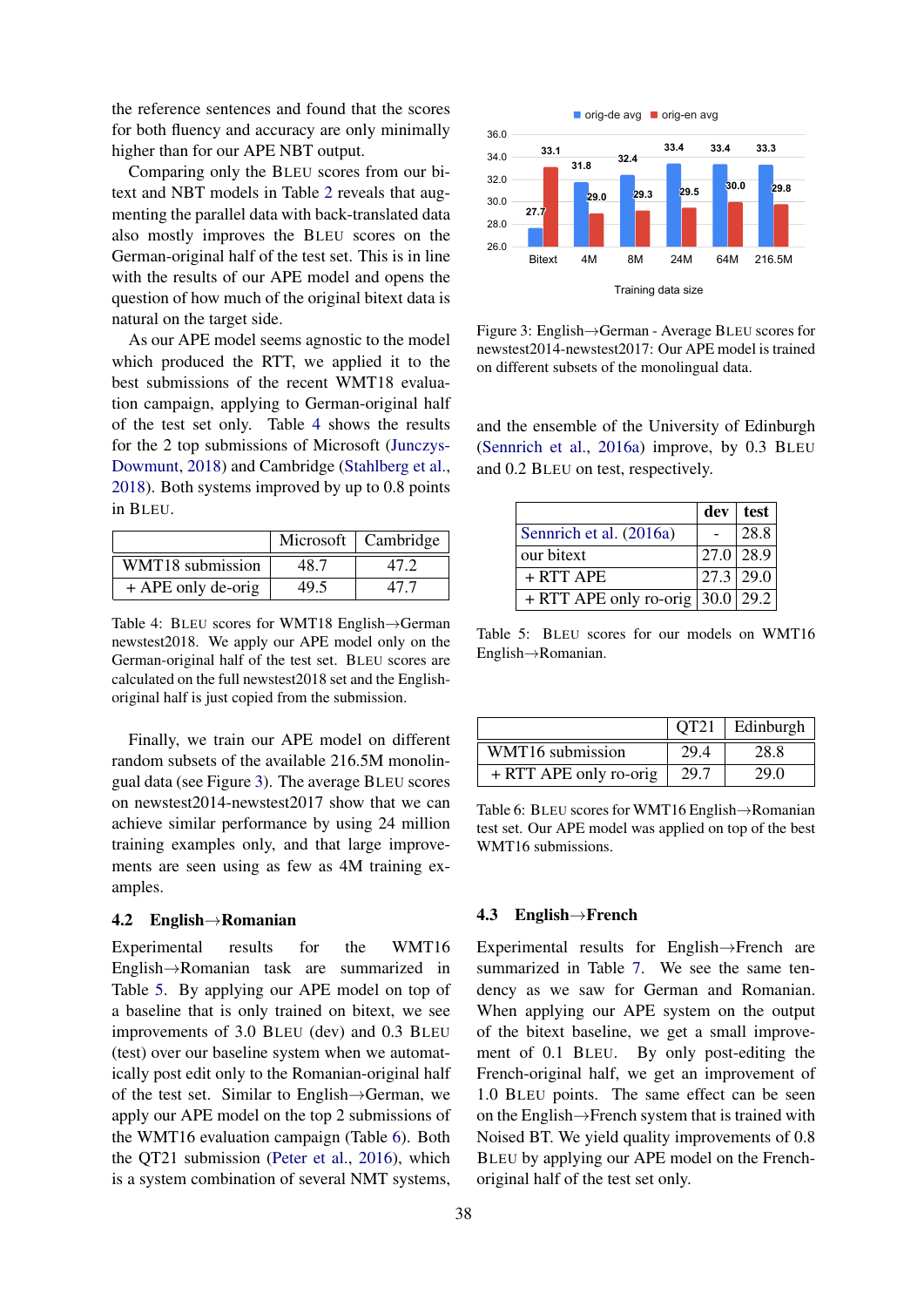<span id="page-5-0"></span>

|                        | newstest2014 |
|------------------------|--------------|
| our bitext             | 43.2         |
| $+ RTT$ APE            | 43.3         |
| + RTT APE only fr-orig | 44.2         |
| our NBT                | 45.3         |
| $+ RTT$ APE            | 44.6         |
| + RTT APE only fr-orig | 46 1         |

Table 7: BLEU scores for WMT15 English→French.

# 5 Example Output

We would like to highlight a few short examples where our APE model improves the NMT translation in German. Although our APE model is also quite helpful for long sentences, we will focus on short examples for the sake of simplicity. In Table [8](#page-6-0) there are examples from the English→German noised back-translated (NBT) setup (see Table [1\)](#page-3-0), with and without automatic post editing. In the first example, NMT translates *club* (i.e. cudgel) incorrectly into *Club* (i.e. organization). Based on the context of the sentence, our APE model learned that *club* has to be translated into *Schlagstock* (i.e. cudgel). The next two examples are very similar as our APE model improves the word choice of the translations by taking the context of the sentence into account. The NMT translations of the last two examples make little sense and our APE model rephrases the output into a fluent, meaningful sentence.

### 6 Discussion

In this section, we focus on the results on target-language-original test sets, like the Englishoriginal subset of newstest2016 (Table [2](#page-3-1) and Table [3\)](#page-3-2), where the APE model lowered the score by 6 BLEU, yet improved human evaluations. A naïve take-away from this result would be that evaluation sets whose target side is natural text are inherently superior. However, translating *from* translationese also has its own problems, including 1) it does not represent any real-world translation task, and 2) translationese sources may be much easier to translate "correctly", and reward MT biases like word-for-word translation. The take-away, therefore, must be to report scores both on the sourcelanguage-original and the target-language-original test sets, rather than lumping two test-sets together into one as has heretofore been done. This gives a higher-precision glimpse into the strengths and

weaknesses of different modeling techniques, and may prevent some effects (like improvements in naturalness of output) from being hidden.

Going forward, our results should also be seen as a call for higher-quality test sets. Multi reference BLEU is one option and less likely to suffer these biases as acutely, and has previously been used in the NIST projects. Another option could be to align sentence pairs from monolingual data sets in two languages and run human evaluation to exclude bad sentence pairs.

### 7 Related Work

### Automatic Post-Editing

Probably most similar to our work, [Junczys-](#page-9-9)[Dowmunt and Grundkiewicz](#page-9-9) [\(2016,](#page-9-9) [2018\)](#page-9-10) uses RTT as additional training data for the automatic post-editing (APE) task of the WMT evaluation campaign [\(Chatterjee et al.,](#page-8-9) [2018\)](#page-8-9). They claimed that the provided post-editing data is orders of magnitude too small to train neural models, and combined the training data with artificial training data generated with RTT. They found that the additional artificial data helps against early overfitting and makes it possible to overcome the problem of too little training data. In contrast to our work, they do not report results for models only trained on the artificial RTT data. Further, their RTT data is much smaller (10M sentences) compared to ours (up to 200M sentences) and they only report results for the APE subtask.

There have been several earlier approaches using RTT for APE. [Hermet and Alain](#page-9-11) [\(2009\)](#page-9-11) used RTT to improve a standard preposition error detection system. Although their evaluation corpus was limited to 133 prepositions, the hybrid system outperformed their standard method by roughly 13%. [Madnani et al.](#page-9-12) [\(2012\)](#page-9-12) combined RTT obtained from Google Translate via 8 different pivot languages into a lattice for grammatical error correction. Similar to system combination, their final output is extracted by the shortest path scored by different features. They claimed that their preliminary experiments yield fairly satisfactory results but leave significant room for improvement.

### Back-translation

Back-translation [\(Sennrich et al.,](#page-10-1) [2016b;](#page-10-1) [Ponce](#page-9-13)[las et al.,](#page-9-13) [2018\)](#page-9-13) augments relatively scarce parallel data with plentiful monolingual data, allowing one to train source-to-target (S2T) models with the help of target-to-source (T2S) models. Specif-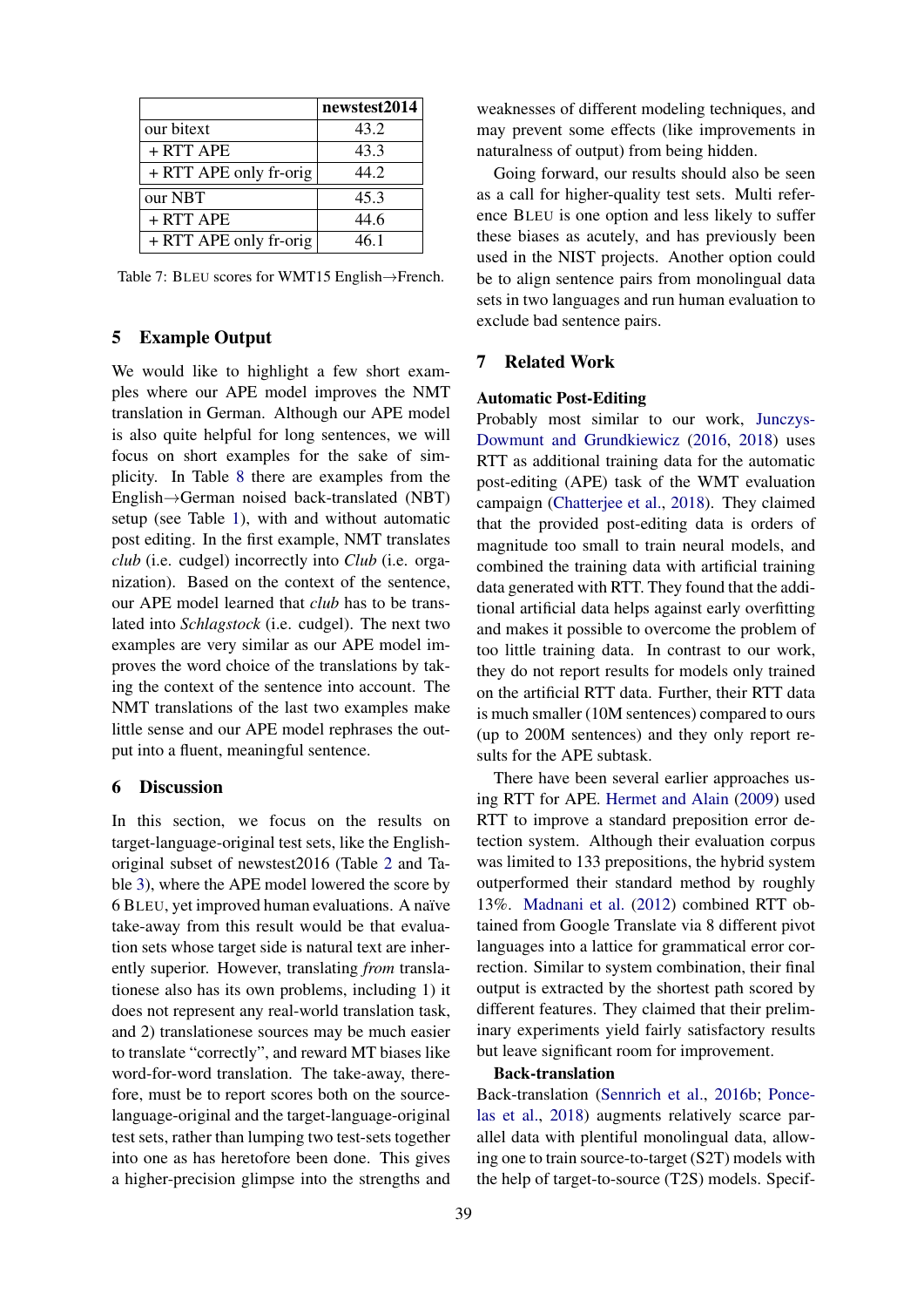<span id="page-6-0"></span>

| source     | Using a club, they beat the victim in the face and upper leg.                                 |
|------------|-----------------------------------------------------------------------------------------------|
| <b>NBT</b> | Mit einem Club schlagen sie das Opfer in Gesicht und Oberschenkel.                            |
| + RTT APE  | Mit einem Schlagstock schlugen sie dem Opfer ins Gesicht und in den Oberschenkel.             |
| source     | Müller put another one in with a with a penalty.                                              |
| <b>NBT</b> | Müller setzte einen weiteren mit einer Strafe ein.                                            |
| + RTT APE  | Müller netzte einen weiteren per Elfmeter ein.                                                |
| source     | Obama receives Netanyahu                                                                      |
| <b>NBT</b> | Obama erhält Netanjahu                                                                        |
| + RTT APE  | Obama empfängt Netanjahu                                                                      |
| source     | At least one Bayern fan was taken injured from the stadium.                                   |
| <b>NBT</b> | Mindestens ein Bayern-Fan wurde vom Stadion verletzt.                                         |
| + RTT APE  | Mindestens ein Bayern-Fan wurde verletzt aus dem Stadion gebracht.                            |
| source     | The archaeologists <b>made a find in the third construction phase</b> of the Rhein Boulevard. |
| <b>NBT</b> | Die Archäologen haben in der dritten Bauphase des Rheinboulevards gefunden.                   |
| + RTT APE  | Die Archäologen sind im dritten Bauabschnitt des Rheinboulevards fündig geworden.             |

Table 8: Example output for English→German.

ically, given a set of sentences in the target language, a pre-constructed T2S translation system is used to generate translations to the source language. These synthetic sentence pairs are combined with the original bilingual data when training the S2T NMT model.

### Iterative Back-translation

Iterative back-translation [\(Zhang et al.,](#page-10-8) [2018;](#page-10-8) [Cot](#page-8-10)[terell and Kreutzer,](#page-8-10) [2018;](#page-8-10) [Hoang et al.,](#page-9-14) [2018\)](#page-9-14) is a joint training algorithm to enhance the effect of monolingual source and target data by iteratively boosting the source-to-target and target-to-source translation models. The joint training method uses the monolingual data and updates NMT models through several iterations. A variety of flavors of iterative back-translation have been proposed, including [Niu et al.](#page-9-15) [\(2018\)](#page-9-15), who simultaneously perform iterative S2T and T2S back-translation in a multilingual model, and [He et al.](#page-9-3) [\(2016\)](#page-9-3); [Xia et al.](#page-10-2) [\(2017\)](#page-10-2), who combine dual learning with phases of back- and forward-translation.

[Artetxe et al.](#page-8-3) [\(2018a](#page-8-3)[,b\)](#page-8-11) and [Lample et al.](#page-9-2) [\(2018a](#page-9-2)[,b\)](#page-9-16) used iterative back-translation to train two unsupervised translation systems in both directions  $(X \rightarrow Y$  and  $Y \rightarrow X$ ) in parallel. Further, they used back-translation to generate a synthetic source to construct a dev set for tuning the parameters of their unsupervised statistical machine translation system. In a similar formulation, [Cheng](#page-8-4) [et al.](#page-8-4) [\(2016\)](#page-8-4) jointly learn a translation system with a round-trip autoencoder.

### Round-tripping and Paraphrasing

Round-trip translation has seen success as a

method to generate paraphrases. [Bannard and](#page-8-12) [Callison-Burch](#page-8-12) [\(2005\)](#page-8-12) extracted paraphrases by using alternative phase translations from bilingual phrase tables from Statistical Machine Translation. [Mallinson et al.](#page-9-17) [\(2017\)](#page-9-17) presented PARANET, a neural paraphrasing model based on round-trip translations with NMT. They showed that their paraphrase model outperforms all traditional paraphrase models.

[Wu et al.](#page-10-9) [\(2018\)](#page-10-9) train a paraphrasing model on  $(X, RTT(X))$  pairs, translating from natural text into a simplified version. They apply this sentence-simplifier on the source sentences of the training data and report quality gains for IWSLT.

Translationese and Artifacts from NMT The difference between translated sentence pairs based on whether the source or the target is the original sentence has long been recognized by the human translation community, but only partially investigated by the machine translation community. An introduction to the latter is presented in [Koppel and Ordan](#page-9-4) [\(2011\)](#page-9-4), who train a highaccuracy classifier to distinguish human-translated text from natural text in the Europarl corpus. This is in line with research from the professional translation community, which has seen various works investigating both systematic biases inherent to translated texts [\(Baker,](#page-8-13) [1993;](#page-8-13) [Selinker,](#page-10-10) [1972\)](#page-10-10), as well as biases resulting specifically from interference from the source text [\(Toury,](#page-10-11) [1995\)](#page-10-11). There has similarly long been a focus on the conflict between *Fidelity* (the extent to which the translation is faithful to the source) and *Transparency* (the ex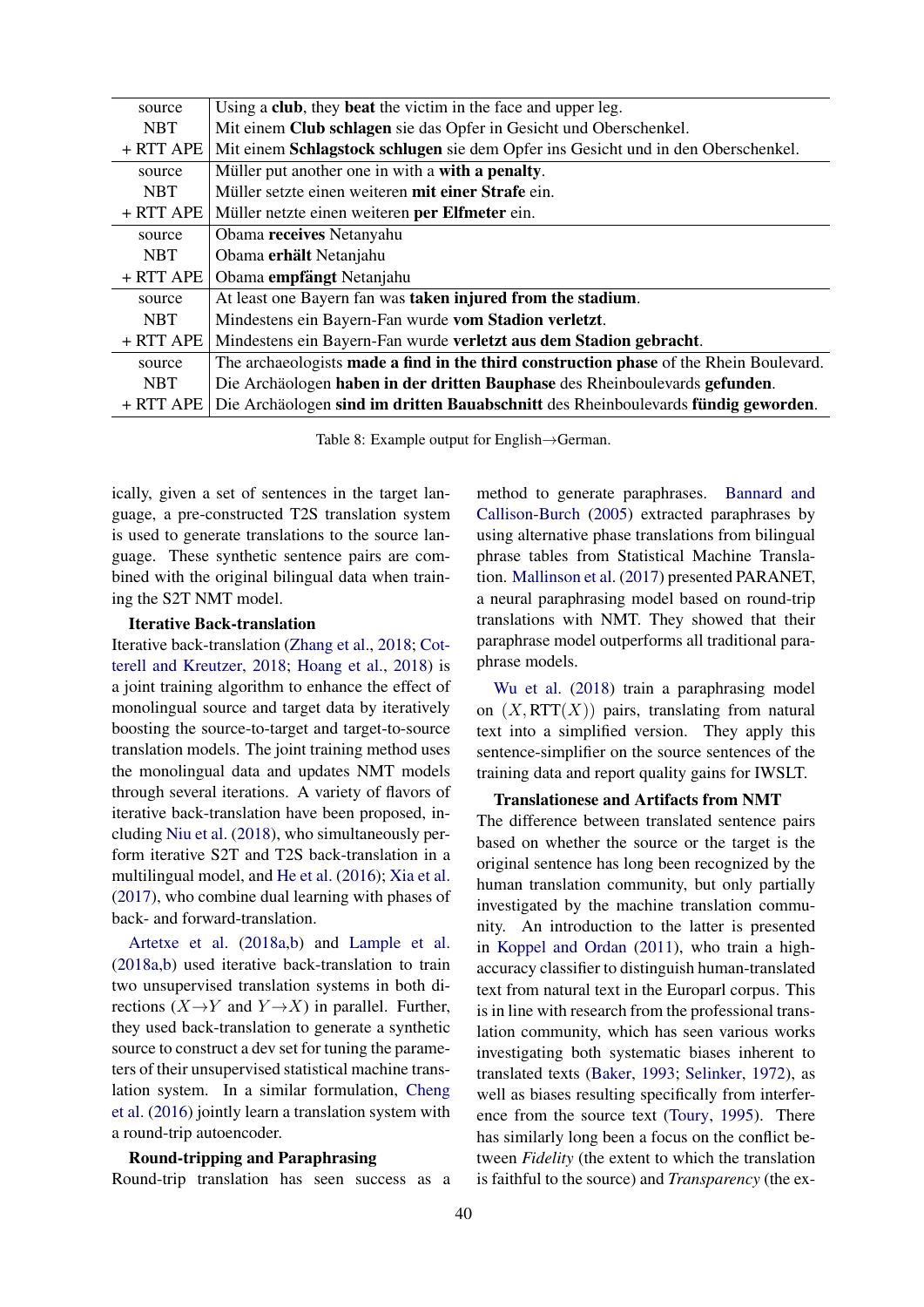tent to which the translation appears to be a natural sentence in the target language) [\(Warner,](#page-10-12) [2018;](#page-10-12) [Schleiermacher,](#page-10-13) [1816;](#page-10-13) [Dryden,](#page-8-14) [1685\)](#page-8-14). To frame our hypotheses in these terms, the present work hypothesizes that outputs from NMT systems often err on the side of disfluent fidelity, or word-byword translation.

There are a few papers that discuss the effect of translationese on MT models. [Lembersky et al.](#page-9-18) [\(2012\)](#page-9-18); [Stymne](#page-10-14) [\(2017\)](#page-10-14) explored how the translation direction for statistical machine translation affects the translation result. They found that using training and tuning data translated in the same direction as the translation systems tends to give the best results. [Holmqvist et al.](#page-9-19) [\(2009\)](#page-9-19) noted that the original language of the test sentences influences the BLEU score of translations. They showed that the BLEU scores for targetoriginal sentences are on average higher than sentences that have their original source in a different language. [Popel](#page-10-15) [\(2018\)](#page-10-15) split the WMT Czech-English test set based on the original language. They found that when training on synthetic data, the model performs much better on the Czechoriginal half than on the non Czech-original half. When trained on authentic data, it is the other way round. [Fomicheva et al.](#page-8-15) [\(2017\)](#page-8-15) found that both the average score and Pearson correlation with human judgments is substantially higher when both the MT output and human translation were generated from the same source language.

### 8 Ablation

## 8.1 Iterative APE

We can apply our APE model in an iterative fashion several times on the same output. In Table [9,](#page-7-0) we applied our APE model on the already postedited output to see if we can further naturalize the sentences. As a result, 75% of the sentences did not change. The remaining sentences lowered the BLEU scores on average by 0.1 points for Germanoriginal half and by 0.7 points for the Englishoriginal half of the test sets.

## 8.2 Reverse APE

Instead of training an APE model on  $(RTT(y), y)$ sentence pairs (see Section [2\)](#page-1-2), we train in this section a reverse APE model that flips source and target and is trained on  $(y, RTT(y))$  sentence pairs. Experimental results can be seen in Table [10.](#page-7-1) Overall, the performance decreases on

<span id="page-7-0"></span>

|            | average           |      |  |
|------------|-------------------|------|--|
|            | orig-de   orig-en |      |  |
| our bitext | 27.7              | 33.1 |  |
| $+$ APE    | 33.3              | 29.8 |  |
| $+2xAPE$   | 33.2              | 29.1 |  |

Table 9: Average BLEU scores for WMT18 English→German newstest2014-2017. We run our APE model a second time on the output of the already post-editied output.

both the German-original half and the Englishoriginal half. Interestingly, the BLEU scores of the reverse APE model on the English-original half are higher than those of the normal APE model. This demonstrates again that sentences evaluated on the English-original half prefer output that is biased by the translation process.

<span id="page-7-1"></span>

|               | average |                 |  |
|---------------|---------|-----------------|--|
|               |         | orig-de orig-en |  |
| our bitext    | 27.7    | 33.1            |  |
| + RTT APE     | 33.3    | 29.8            |  |
| + Reverse APE | 25.1    | 30.6            |  |
| our NBT       | 34.4    | 34.3            |  |
| + RTT APE     | 35.7    | 30.7            |  |
| + Reverse APE | 27.0    | 31.3            |  |

Table 10: Average BLEU scores for WMT18 English→German newstest2014-2017.

#### 8.3 Inside the black box of RTT

In this subsection we are interested in how much RTT changes translation outputs. We calculate the BLEU scores of all English→German test sets (11,175 sentences in total) by taking the original German sentences as references and their RTT as hypotheses. Although the RTT hypotheses are a less clean (paraphrased) version of the references, having been forward-translated from an already noisy back-translated source, the BLEU score is 40.9, with unigram precision of 72.3%, bigram precision of 48.9%, trigram precision of 35.6% and 4gram precision of 26.6%.

We further found that the original sentences use a larger vocabulary than the artificial RTT data. While the output of the RTT has only 29,635 unique tokens, the original sentences contain 33,814 unique tokens. Even more interesting, the NMT output (from the model trained only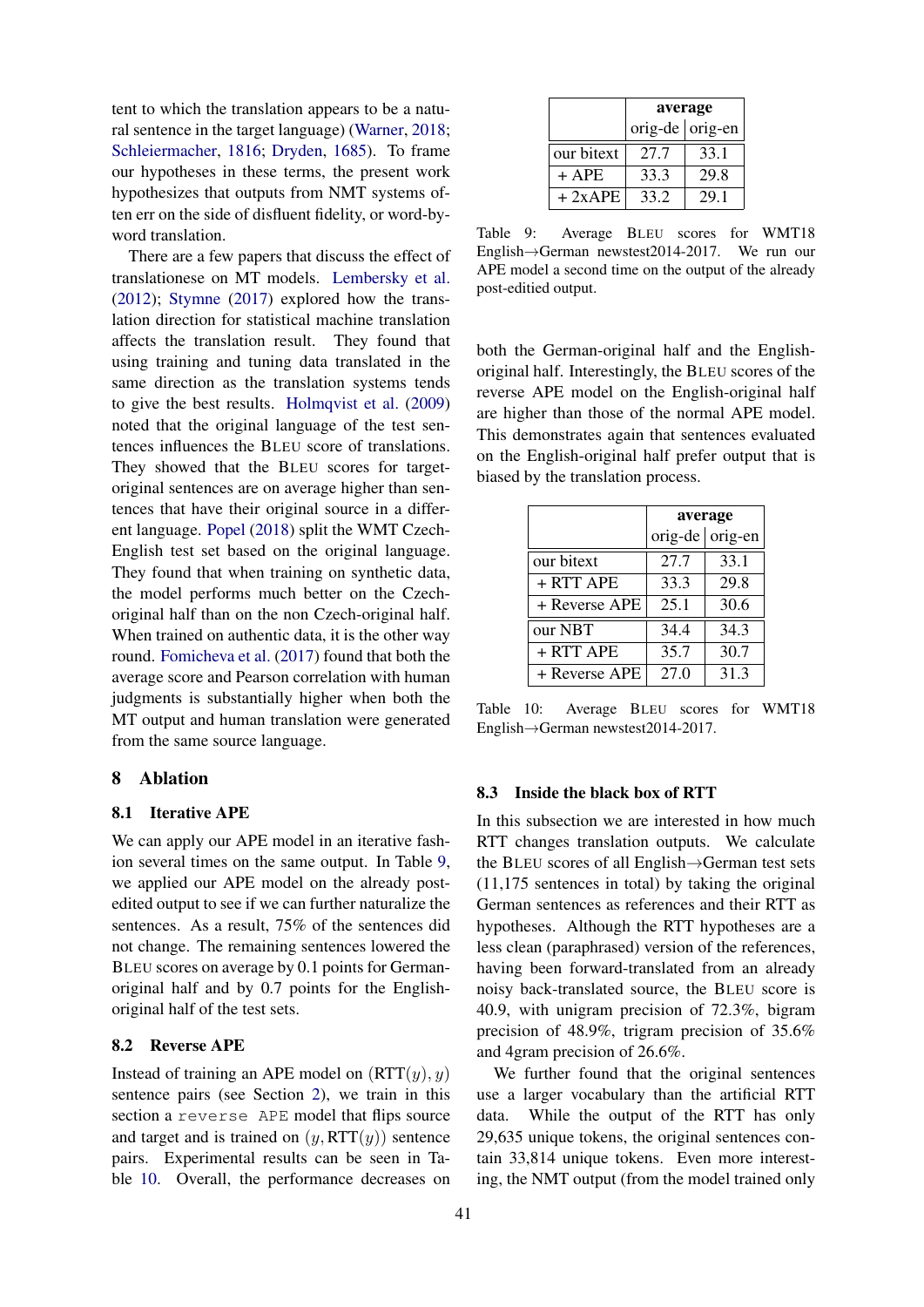on bitext) of the same test sets has a vocabulary size of 30,540, but after running our APE on the same test sets the vocabulary size increases to 31,471. The NMT output from the NBT model has a vocabulary size of 32,170 and its post-edited version increases the number of unique words to 32,283. Overall, we see that both the RTT and the NMT output have a smaller vocabulary size than the original or post-edited versions, and that BLEU score grows directly with increased number of unique tokens in the target side.

## 9 Conclusion

We propose an APE model that is only trained on RTT and increases the quality of NMT translations, measured both by BLEU and human evaluation. We see improvements both when automatically post editing our model translations and when automatically post editing outputs from the winning submissions to the WMT competition. Our APE has the advantage that it is agnostic to the model which produced the translations, and so can be used on top of any new advance in the field, without need for re-training. Further, we demonstrate that we need only a subset of 24M training examples to train our APE model. We furthermore use this model as a tool to reveal systematic problems with reference translations, and propose finer-grained BLEU reporting on both sourcelanguage-original test sets and target-languageoriginal test sets, as well as calling for higherquality and multi-reference test sets.

## References

- <span id="page-8-3"></span>Mikel Artetxe, Gorka Labaka, and Eneko Agirre. 2018a. [Unsupervised Statistical Machine Transla](http://www.aclweb.org/anthology/D18-1399)[tion.](http://www.aclweb.org/anthology/D18-1399) In *Proceedings of the 2018 Conference on Empirical Methods in Natural Language Processing*, pages 3632–3642.
- <span id="page-8-11"></span>Mikel Artetxe, Gorka Labaka, Eneko Agirre, and Kyunghyun Cho. 2018b. [Unsupervised Neural Ma](https://openreview.net/forum?id=Sy2ogebAW)[chine Translation.](https://openreview.net/forum?id=Sy2ogebAW) In *International Conference on Learning Representations*.
- <span id="page-8-0"></span>Dzmitry Bahdanau, Kyunghyun Cho, and Yoshua Bengio. 2015. [Neural Machine Translation by Jointly](http://arxiv.org/abs/1409.0473) [Learning to Align and Translate.](http://arxiv.org/abs/1409.0473) In *3rd International Conference on Learning Representations, ICLR 2015*.
- <span id="page-8-13"></span>Mona Baker. 1993. Corpus Linguistics and Translation Studies: Implications and Applications. *Text and technology: in honour of John Sinclair*, pages 233–252.
- <span id="page-8-12"></span>Colin Bannard and Chris Callison-Burch. 2005. [Para](http://www.aclweb.org/anthology/P05-1074)[phrasing with Bilingual Parallel Corpora.](http://www.aclweb.org/anthology/P05-1074) In *Proceedings of the 43rd Annual Meeting on Association for Computational Linguistics*, pages 597–604.
- <span id="page-8-7"></span>Ondřej Bojar, Rajen Chatterjee, Christian Federmann, Yvette Graham, Barry Haddow, Shujian Huang, Matthias Huck, Philipp Koehn, Qun Liu, Varvara Logacheva, et al. 2017. [Findings of the 2017](https://www.aclweb.org/anthology/W16-2301) [Conference on Machine Translation \(WMT17\).](https://www.aclweb.org/anthology/W16-2301) In *Proceedings of the Second Conference on Machine Translation*, pages 169–214.
- <span id="page-8-2"></span>Thorsten Brants, Ashok C Popat, Peng Xu, Franz J Och, and Jeffrey Dean. 2007. [Large Language Mod](https://www.aclweb.org/anthology/D07-1090)[els in Machine Translation.](https://www.aclweb.org/anthology/D07-1090) In *Proceedings of the 2007 Joint Conference on Empirical Methods in Natural Language Processing and Computational Natural Language Learning (EMNLP-CoNLL)*.
- <span id="page-8-6"></span>Nikhil Buduma and Nicholas Locascio. 2017. *[Fundamentals of Deep Learning: Designing](https://dl.acm.org/citation.cfm?id=3161223) [Next-Generation Machine Intelligence Algorithms](https://dl.acm.org/citation.cfm?id=3161223)*. "O'Reilly Media, Inc.".
- <span id="page-8-9"></span>Rajen Chatterjee, Matteo Negri, Raphael Rubino, and Marco Turchi. 2018. [Findings of the WMT 2018](https://www.aclweb.org/anthology/W18-6452) [Shared Task on Automatic Post-Editing.](https://www.aclweb.org/anthology/W18-6452) In *Proceedings of the Third Conference on Machine Translation: Shared Task Papers*, pages 710–725.
- <span id="page-8-4"></span>Yong Cheng, Wei Xu, Zhongjun He, Wei He, Hua Wu, Maosong Sun, and Yang Liu. 2016. [Semi-](https://www.aclweb.org/anthology/P16-1185)[Supervised Learning for Neural Machine Transla](https://www.aclweb.org/anthology/P16-1185)[tion.](https://www.aclweb.org/anthology/P16-1185) In *Proceedings of the 54th Annual Meeting of the Association for Computational Linguistics*, volume 1, pages 1965–1974.
- <span id="page-8-10"></span>Ryan Cotterell and Julia Kreutzer. 2018. [Explain](https://arxiv.org/pdf/1806.04402.pdf)[ing and Generalizing Back-Translation through](https://arxiv.org/pdf/1806.04402.pdf) [Wakesleep.](https://arxiv.org/pdf/1806.04402.pdf) *arXiv preprint arXiv:1806.04402*.
- <span id="page-8-5"></span>Tobias Domhan and Felix Hieber. 2017. [Using Target](https://www.aclweb.org/anthology/D17-1158)[side Monolingual Data for Neural Machine Transla](https://www.aclweb.org/anthology/D17-1158)[tion through Multi-task Learning.](https://www.aclweb.org/anthology/D17-1158) In *Proceedings of the 2017 Conference on Empirical Methods in Natural Language Processing*, pages 1500–1505.
- <span id="page-8-14"></span>John Dryden. 1685. *[Sylvae \[Translator's preface\]](https://books.google.com/books?id=OVI6AQAAMAAJ)*. A Scolar Press facsimile. Scolar Press.
- <span id="page-8-8"></span>Sergey Edunov, Myle Ott, Michael Auli, and David Grangier. 2018. [Understanding Back-Translation at](http://www.aclweb.org/anthology/D18-1045) [Scale.](http://www.aclweb.org/anthology/D18-1045) In *Proceedings of the 2018 Conference on Empirical Methods in Natural Language Processing (EMNLP)*, pages 489–500.
- <span id="page-8-15"></span>Marina Fomicheva et al. 2017. *[The Role of Human Ref](https://www.tdx.cat/handle/10803/404987)[erence Translation in Machine Translation Evalua](https://www.tdx.cat/handle/10803/404987)[tion](https://www.tdx.cat/handle/10803/404987)*. Ph.D. thesis, Universitat Pompeu Fabra.
- <span id="page-8-1"></span>Jonas Gehring, Michael Auli, David Grangier, Denis Yarats, and Yann N. Dauphin. 2017. [Convolutional](http://dl.acm.org/citation.cfm?id=3305381.3305510) [Sequence to Sequence Learning.](http://dl.acm.org/citation.cfm?id=3305381.3305510) In *Proceedings of the 34th International Conference on Machine Learning - Volume 70*, pages 1243–1252.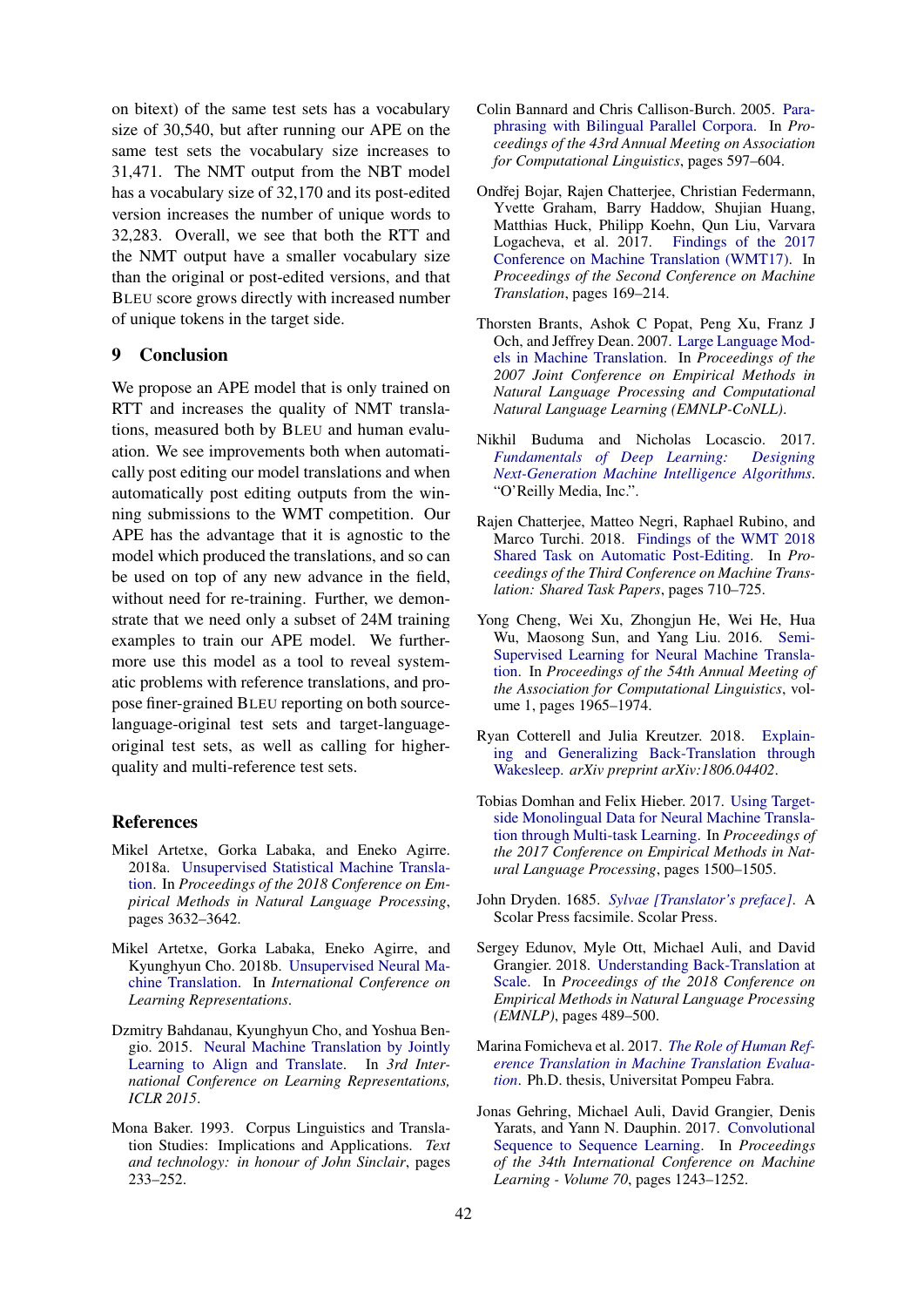- <span id="page-9-5"></span>Martin Gellerstam. 1986. Translationese in Swedish novels translated from English. *Translation Studies in Scandinavia*, pages 88–95.
- <span id="page-9-0"></span>Çağlar Gülçehre, Orhan Firat, Kelvin Xu, Kyunghyun Cho, Loic Barrault, Huei-Chi Lin, Fethi Bougares, Holger Schwenk, and Yoshua Bengio. 2015. [On us](https://arxiv.org/abs/1503.03535)[ing Monolingual Corpora in Neural Machine Trans](https://arxiv.org/abs/1503.03535)[lation.](https://arxiv.org/abs/1503.03535) *arXiv preprint arXiv:1503.03535*.
- <span id="page-9-1"></span>Çağlar Gülçehre, Orhan Firat, Kelvin Xu, Kyunghyun Cho, and Yoshua Bengio. 2017. [On Integrating a](https://doi.org/10.1016/j.csl.2017.01.014) [Language Model into Neural Machine Translation.](https://doi.org/10.1016/j.csl.2017.01.014) *Comput. Speech Lang.*, pages 137–148.
- <span id="page-9-3"></span>Di He, Yingce Xia, Tao Qin, Liwei Wang, Nenghai Yu, Tieyan Liu, and Wei-Ying Ma. 2016. [Dual Learn](https://papers.nips.cc/paper/6469-dual-learning-for-machine-translation.pdf)[ing for Machine Translation.](https://papers.nips.cc/paper/6469-dual-learning-for-machine-translation.pdf) In *Conference on Advances in Neural Information Processing Systems (NeurIPS)*.
- <span id="page-9-11"></span>Matthieu Hermet and Désilets Alain. 2009. [Using First](https://www.aclweb.org/anthology/W09-2110) [and Second Language Models to Correct Preposition](https://www.aclweb.org/anthology/W09-2110) [Errors in Second Language Authoring.](https://www.aclweb.org/anthology/W09-2110) In *Proceedings of the Fourth Workshop on Innovative Use of NLP for Building Educational Applications*, pages 64–72.
- <span id="page-9-14"></span>Vu Cong Duy Hoang, Philipp Koehn, Gholamreza Haffari, and Trevor Cohn. 2018. [Iterative Backtransla](http://www.aclweb.org/anthology/W18-2703)[tion for Neural Machine Translation.](http://www.aclweb.org/anthology/W18-2703) In *Proceedings of the 2nd Workshop on Neural Machine Translation and Generation*, volume 1, pages 18–24.
- <span id="page-9-19"></span>Maria Holmqvist, Sara Stymne, Jody Foo, and Lars Ahrenberg. 2009. [Improving Alignment for SMT](https://aclweb.org/anthology/W09-0421) [by Reordering and Augmenting the Training Cor](https://aclweb.org/anthology/W09-0421)[pus.](https://aclweb.org/anthology/W09-0421) In *Proceedings of the Fourth Workshop on Statistical Machine Translation*, pages 120–124. Association for Computational Linguistics.
- <span id="page-9-7"></span>Marcin Junczys-Dowmunt. 2018. [Microsoft's Submis](http://www.aclweb.org/anthology/W18-6415)[sion to the WMT2018 News Translation Task: How](http://www.aclweb.org/anthology/W18-6415) [I Learned to Stop Worrying and Love the Data.](http://www.aclweb.org/anthology/W18-6415) In *Proceedings of the Third Conference on Machine Translation, Volume 2: Shared Task Papers*, pages 429–434. Association for Computational Linguistics.
- <span id="page-9-9"></span>Marcin Junczys-Dowmunt and Roman Grundkiewicz. 2016. [Log-linear Combinations of Monolingual](https://www.aclweb.org/anthology/W16-2378) [and Bilingual Neural Machine Translation Models](https://www.aclweb.org/anthology/W16-2378) [for Automatic Post-Editing.](https://www.aclweb.org/anthology/W16-2378) In *Proceedings of the First Conference on Machine Translation: Volume 2, Shared Task Papers*, pages 751–758.
- <span id="page-9-10"></span>Marcin Junczys-Dowmunt and Roman Grundkiewicz. 2018. [MS-UEdin Submission to the WMT2018](https://www.aclweb.org/anthology/W18-6467) [APE Shared Task: Dual-Source Transformer for Au](https://www.aclweb.org/anthology/W18-6467)[tomatic Post-Editing.](https://www.aclweb.org/anthology/W18-6467) In *Proceedings of the Third Conference on Machine Translation: Shared Task Papers*, pages 822–826.
- <span id="page-9-4"></span>Moshe Koppel and Noam Ordan. 2011. [Translationese](http://dl.acm.org/citation.cfm?id=2002472.2002636) [and Its Dialects.](http://dl.acm.org/citation.cfm?id=2002472.2002636) In *Proceedings of the 49th Annual*

*Meeting of the Association for Computational Linguistics: Human Language Technologies - Volume 1*, pages 1318–1326.

- <span id="page-9-2"></span>Guillaume Lample, Alexis Conneau, Ludovic Denoyer, and Marc'Aurelio Ranzato. 2018a. [Unsupervised](https://openreview.net/forum?id=rkYTTf-AZ) [Machine Translation Using Monolingual Corpora](https://openreview.net/forum?id=rkYTTf-AZ) [Only.](https://openreview.net/forum?id=rkYTTf-AZ) In *International Conference on Learning Representations*.
- <span id="page-9-16"></span>Guillaume Lample, Myle Ott, Alexis Conneau, Ludovic Denoyer, and Marc'Aurelio Ranzato. 2018b. [Phrase-Based & Neural Unsupervised Machine](http://aclweb.org/anthology/D18-1549) [Translation.](http://aclweb.org/anthology/D18-1549) In *Proceedings of the 2018 Conference on Empirical Methods in Natural Language Processing (EMNLP)*.
- <span id="page-9-18"></span>Gennadi Lembersky, Noam Ordan, and Shuly Wintner. 2012. [Language Models for Machine Translation:](https://www.aclweb.org/anthology/J12-4004) [Original vs. Translated Texts.](https://www.aclweb.org/anthology/J12-4004) *Computational Linguistics*, 38(4).
- <span id="page-9-12"></span>Nitin Madnani, Joel Tetreault, and Martin Chodorow. 2012. [Exploring grammatical error correction with](https://dl.acm.org/citation.cfm?id=2390389) [not-so-crummy machine translation.](https://dl.acm.org/citation.cfm?id=2390389) In *Proceedings of the Seventh Workshop on Building Educational Applications Using NLP*, pages 44–53. Association for Computational Linguistics.
- <span id="page-9-17"></span>Jonathan Mallinson, Rico Sennrich, and Mirella Lapata. 2017. [Paraphrasing Revisited with Neural Ma](http://www.aclweb.org/anthology/E17-1083)[chine Translation.](http://www.aclweb.org/anthology/E17-1083) In *Proceedings of the 15th Conference of the European Chapter of the Association for Computational Linguistics: Volume 1, Long Papers*, volume 1, pages 881–893.
- <span id="page-9-15"></span>Xing Niu, Michael Denkowski, and Marine Carpuat. 2018. [Bi-Directional Neural Machine Translation](https://www.aclweb.org/anthology/W18-27#page=96) [with Synthetic Parallel Data.](https://www.aclweb.org/anthology/W18-27#page=96) In *Proceedings of the 2nd Workshop on Neural Machine Translation and Generation*, pages 84–91.
- <span id="page-9-6"></span>Kishore Papineni, Salim Roukos, Todd Ward, and Wei-Jing Zhu. 2002. [BLEU: a Method for Automatic](https://www.aclweb.org/anthology/P02-1040) [Evaluation of Machine Translation.](https://www.aclweb.org/anthology/P02-1040) In *Proceedings of the 40th annual meeting on association for computational linguistics*, pages 311–318. Association for Computational Linguistics.
- <span id="page-9-8"></span>Jan-Thorsten Peter, Tamer Alkhouli, Hermann Ney, Matthias Huck, Fabienne Braune, Alexander Fraser, Aleš Tamchyna, Ondřej Bojar, Barry Haddow, Rico Sennrich, Frédéric Blain, Lucia Specia, Jan Niehues, Alex Waibel, Alexandre Allauzen, Lauriane Aufrant, Franck Burlot, elena knyazeva, Thomas Lavergne, François Yvon, Mārcis Pinnis, and Stella Frank. 2016. [The QT21/HimL Combined Ma](http://www.aclweb.org/anthology/W/W16/W16-2320)[chine Translation System.](http://www.aclweb.org/anthology/W/W16/W16-2320) In *Proceedings of the First Conference on Machine Translation (WMT16)*, pages 344–355.
- <span id="page-9-13"></span>Alberto Poncelas, Dimitar Shterionov, Andy Way, Gideon Maillette de Buy Wenniger, and Peyman Passban. 2018. [Investigating Backtranslation in](https://dialnet.unirioja.es/servlet/articulo?codigo=6474368) [Neural Machine Translation.](https://dialnet.unirioja.es/servlet/articulo?codigo=6474368) In *Proceedings of the*